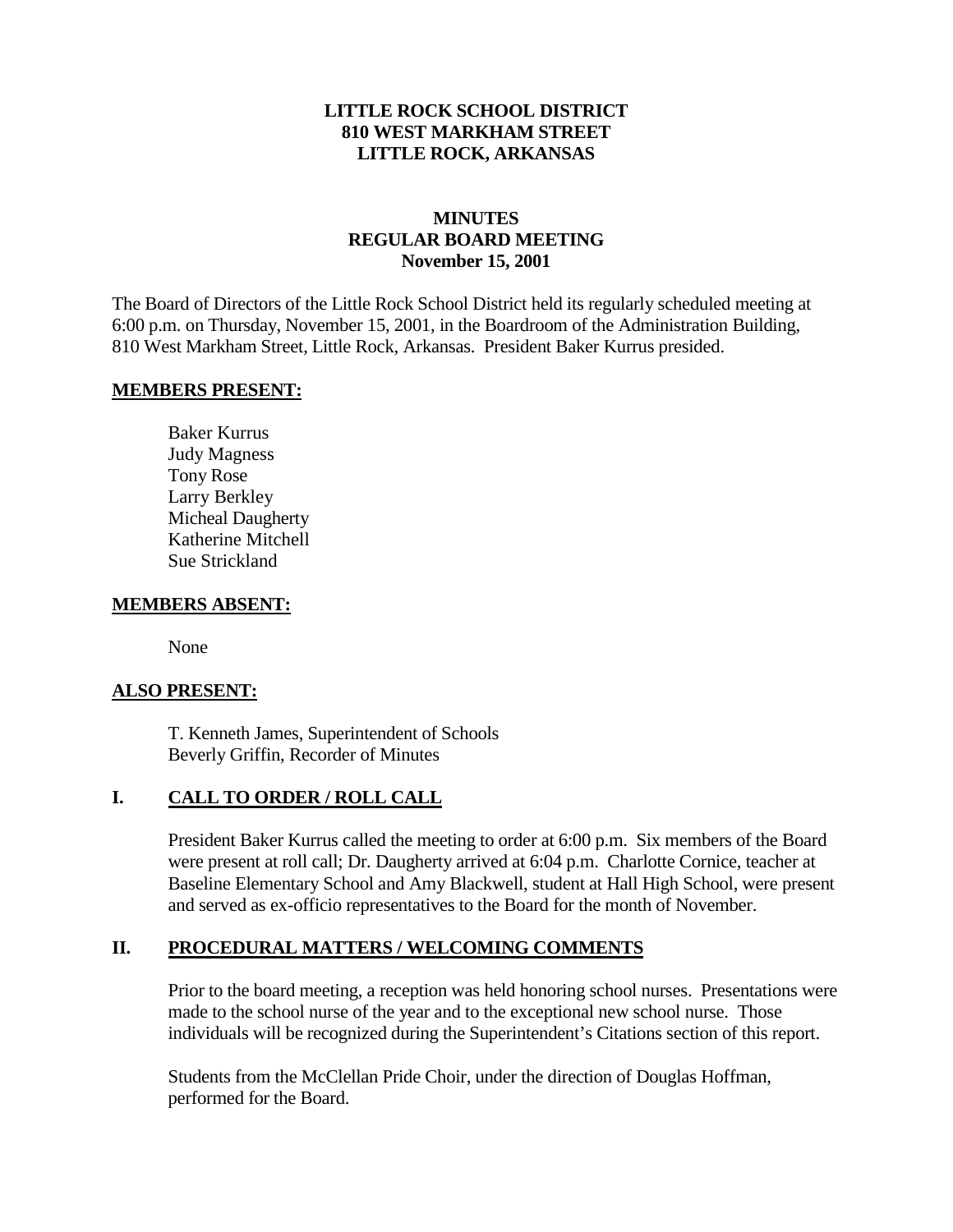### **III. REPORTS/RECOGNITIONS/PUBLIC COMMENTS**

#### **A. Superintendent's Citations**

Dr. James introduced *Margo Swanson*, coordinator of nursing for the District, and announced the names of school nurses who had been recognized at a reception prior to the board meeting. School Nurse of the Year nominees were: *Vicki Barney*, who serves at Otter Creek and Meadowcliff Elementary Schools; *Amy Stuff*, nurse at Dunbar Magnet Middle School; *Terrie Ellington*, from Cloverdale Elementary School, and *Kim Hayman*, who serves at Wakefield, Baseline, and Central High School.

There was a tie for School Nurse of the Year honors. *Lucia Perry* from Fulbright Elementary School and *Jo Ann Curry* from Cloverdale Middle School will share this title. The First-Year Nurse of the Year award was presented to *Doug Harrison* from Chicot Elementary School.

*Anita Farra*, Director of Central Arkansas Career Opportunities, attended the meeting to make a presentation to the District. Over the past three years, Central Arkansas Career Opportunities has granted a total of \$300,000 for development of youth school to work initiatives. The final grant award, in the amount of \$54,431 was presented to JoEvelyn Elston in the form of a large mock-check.

*Lillie Carter,* principal of Pulaski Heights Elementary School, was recognized as being one of six state finalists in the Arkansas Association of Elementary School Principals Distinguished Principal program. Mrs. Carter was congratulated for the hard work and dedication she exhibits in service to the children of our District.

*Charlotte Cornice*, a special education teacher at Baseline Elementary School, and *Amy Blackwell*, student at Hall High School, were presented certificates of appreciation for their service as ex-officio representatives to the Board for the month of November.

### **B. Partners in Education: New Partnerships**

*Debbie Milam* presented information regarding City Year, an AmeriCorps program scheduled to begin operation in Little Rock next year. City Year is a national service organization that enlists young adults aged 17 to 24, for a year of full-time community service and leadership development. They will work with the LRSD in recruiting young people for participation, and will place these young people in our schools for yearlong service projects. Representatives from City Year National office were present to provide additional information for the Board's consideration. Melody Myers, Greg Carroll, and Ebony Winston provided a personal perspective on City Year and provided details regarding the on-going community service projects and leadership development activities available through City Year. The ten-month program provides a living allowance and awards an educational stipend in the amount of \$4,721 at the end of the service year.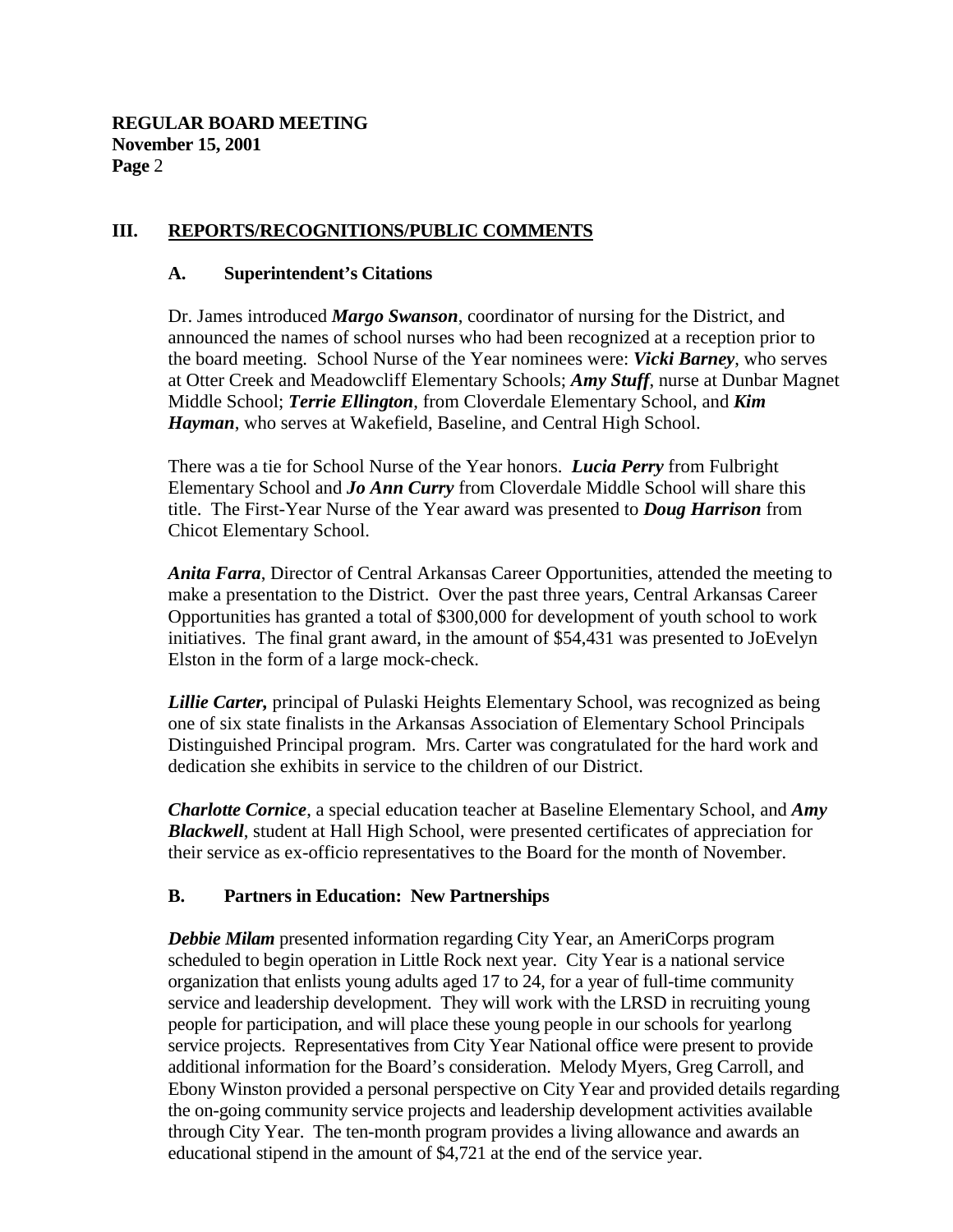*Ms. Milam* also presented certificates to businesses and individuals that recently established working partnerships with District schools. Ms. Magness made a motion to accept the new partnerships, Mr. Berkley seconded the motion, and it **carried unanimously**.

Newly established partnerships were:

**Dunbar Magnet Middle School**, represented by *John Bacon*, in partnership with **Master Tech Car Care Centers**, represented by *David Keltner*

**Fulbright Elementary School**, represented by *Deborah Mitchell*, in partnership with **Barnes & Noble Booksellers**, represented by *Carolyn McNutt* and with **Orbit Valve** represented by *Duane, Nicole,* and *Ashley Morgan*

### **C. Remarks from Citizens**

None.

### **B. Little Rock Classroom Teachers Association**

No report.

### **C. Joshua Intervenors**

No report.

# **IV. REPORTS AND COMMUNICATIONS**

### **A. Remarks from Board Members**

*Dr. Mitchell* reported that she had read to students at Washington Magnet Elementary School on the recent VIPS Districtwide Reading Day. She complimented the students for being very attentive and she thanked all the volunteers who came into our schools to read.

*Ms. Magness* thanked the VIPS staff and parent coordinators who worked to coordinate the reading day. She also complimented them on the Saturday Parent Involvement workshop held on Saturday, October 27. She noted that the parents who attended received valuable information on ways to help their children learn. Ms. Magness also thanked the students in Ms. Miller's second grade class at Gibbs for giving her the chance to read and visit with them.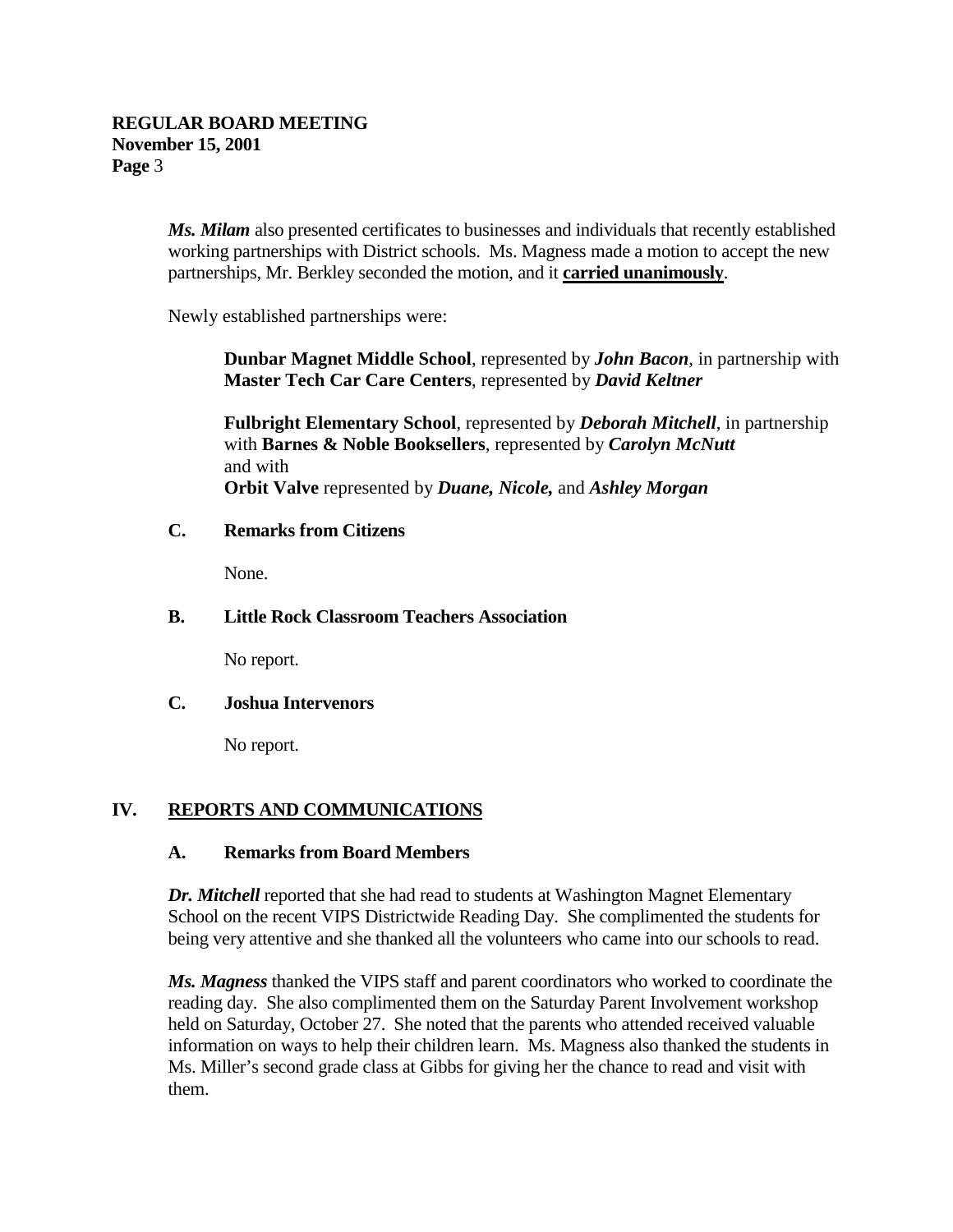*Ms. Magness* had participated in a panel discussion with the Superintendent's Student Cabinet at Mabelvale Middle School. She complimented these students on their knowledge of pertinent issues and for their good listening skills. *Dr. Daugherty* had also attended this Student Cabinet meeting, and he thanked them for inviting him to participate in the discussion on semester test exemptions for senior students.

In addition, *Dr. Daugherty* apologized to Dr. Lesley for a comment he had made in a previous meeting regarding lower socio-economic group performance on standardized tests. He stated he has a new perspective on the relationship between SES and student achievement.

*Mr. Rose* reported that he had read to a fifth grade class at Chicot Elementary School. He had also read to a group of students at the UALR Neighborhood Homework Center and noted that he felt uplifted after spending time with these kids.

*Ms. Strickland* stated that she was thankful for each and every District staff member; and that our staff truly cares about all the kids. She noted that she had recently been thinking back over her past seven years on the Board, and she was grateful for the opportunity to know all the people that she would not have had a chance to meet if not for her service on the Board. She noted that these were stressful times, as we all prepare for court hearings, but that we must remember whatever the outcome, we are all winners.

*Mr. Kurrus* noted that he was "touched" whenever he has a chance to go into our schools. He remains impressed with the sharp minds and quick wit of our students. He chastised the patrons who do not show greater support for our student athletes, especially during the recent Central and McClellan football tournament games. He noted that small town support for athletic games is very high, and that our athletes deserve the same support. He noted that these kids "played their hearts out."

*Mr. Kurrus* remarked that we are in for some tough financial times. The State has announced unprecedented revenue shortfalls and the funding cuts will go beyond the expected funding shortages. We will be facing deep personnel reductions and we may need to close some schools and eliminate some programs in order to remain in operation.

*Mr. Kurrus* continued by reminding us of the court hearings scheduled to being on Monday, November 19. He asked for all parties involved to remember that we have a "unity of purpose" to deliver the best possible education to all the kids we serve. He noted good will for the people on the other side of the issues.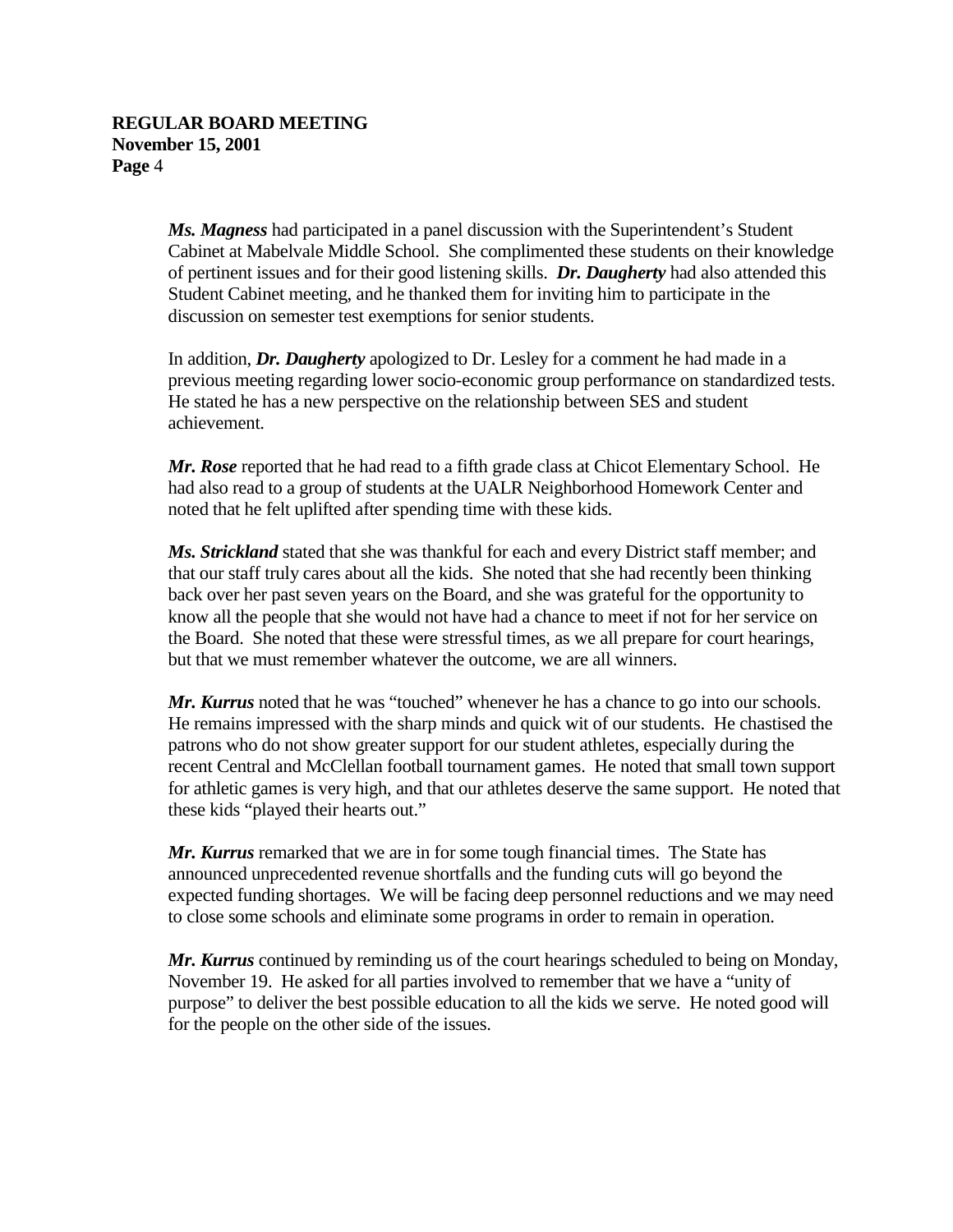# **B. Desegregation Update**

*Mr. Babbs* provided a brief report, also noting preparations for the upcoming days in court. Dr. Terrence Roberts is in the District all week providing additional sessions of "Coping with Differences," for employee groups. He is scheduled to meet with the District's counseling staff in an intensive two-day session.

He reminded the Board that student registration efforts will be "stepped up" after the first of the year. Registration dates will be widely announced and are printed in the school calendar. Open enrollment for school choice options is to be held January 28 through February 8, 2002. "Check Us Out" open houses are also scheduled and published in the calendar. Additional information will be distributed through the media after the first of the year.

# **C. Budget Update**

Dr. Stewart reported that we are waiting for official notification from the State as to exactly how severe the budget cuts will be. He expects the amount to be in excess of \$2 million. Planning for the end of the year has begun, and it is hoped that we will end the school year with the same ending balance that we started with this year. It will be difficult, but all budget managers are being notified to provide recommendations for reductions within their budgets over the next few weeks. It is understood that salary obligations have been made, so there will not be a lot of savings within the salary lines, except in areas where positions are vacant and can remain unfilled.

Dr. James briefly echoed Dr. Stewarts remarks, and reminded the Board that statewide budget cuts will be in excess of \$142 million. He stated that it will not be "business as usual" in our District, or in any school district in Arkansas, as this is the largest funding reduction in the history of the State.

# **D. Construction Report: Proposed Bond Projects**

Mr. Goodman's construction report was printed in the Board's agenda and Mr. Eaton was present to report. He announced that Baldwin & Shell Construction Management Services had been selected in the District's competitive bidding process to oversee the multitude of on-going construction projects.

# **C. Internal Auditors Report**

Mr. Becker's report was printed as a part of the Board's agenda. As a report item, Mr. Becker reported that sixteen schools had been included in ShareFest activities this past weekend, whereby local businesses and church groups participate in improvements to the school buildings and grounds. Additional ShareFest information will be provided to the Board at a later date.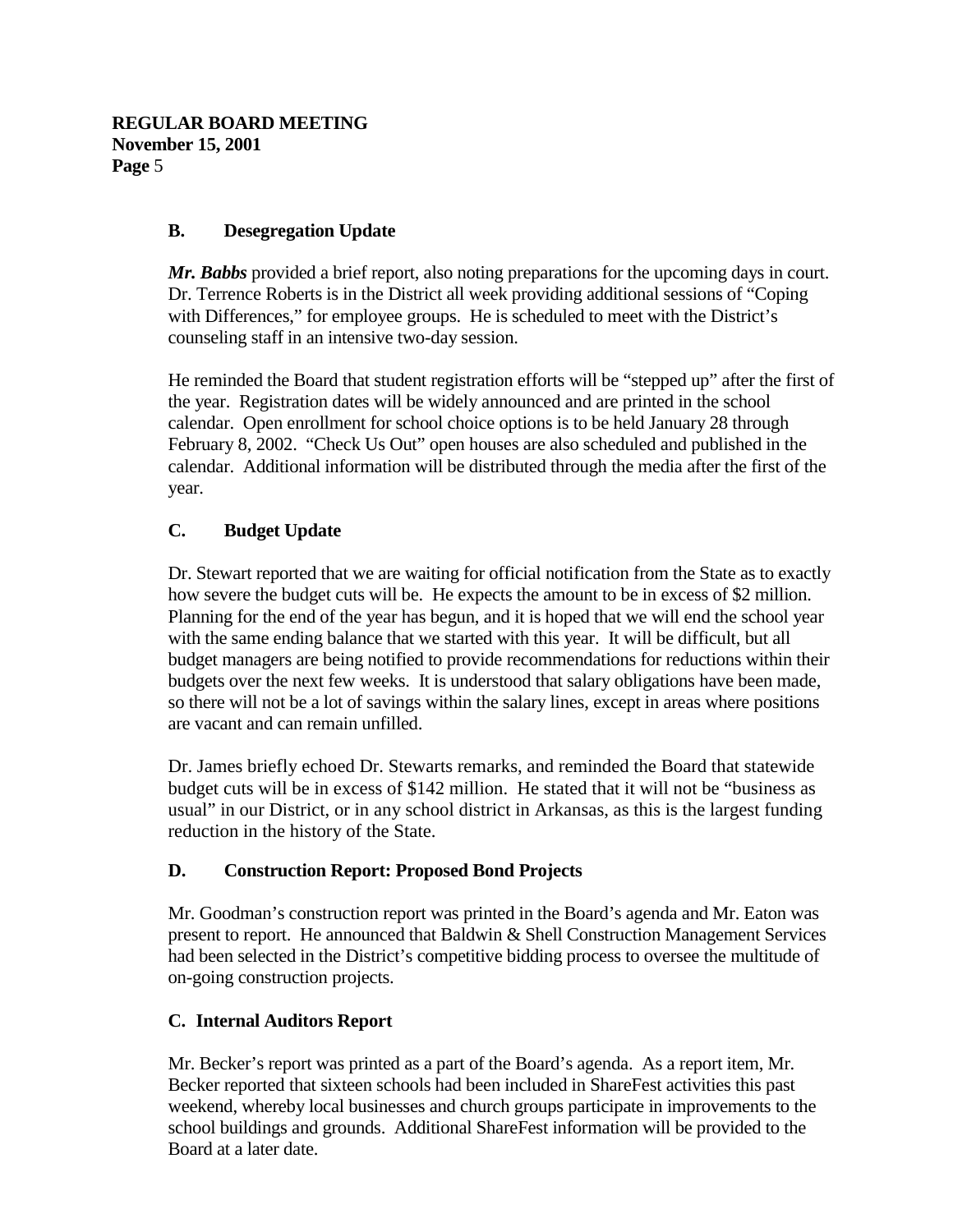# **V. APPROVAL OF ROUTINE MATTERS**

### **A. Minutes**

Minutes from the regular meeting of the Board of Directors held on October 25, 2001 were presented for review and approval. Ms. Magness made a motion to approve the minutes as presented. Mr. Berkley seconded the motion and it **carried unanimously**.

# **VI. INSTRUCTIONAL SERVICES DIVISION**

### **A. Regulation: Revision of IHBEA-R, English as a Second Language**

Bonnie Lesley provided a written report and review of the regulations governing Board Policy IHBEA, English as a Second Language. This revision results in the discontinuation of the elementary school Newcomer Centers as they currently exist. ESL students will continue to receive services currently provided, and will be able to attend school within their attendance zone. The regulations were presented for the Board's information only, and no action was required.

# **B. Regulation: Revision of IKF-R, Graduation Requirements**

Revisions to the Graduation Requirements regulations were presented for the Board's review. Dr. Lesley was present to report and to respond to questions. No action was required.

### **C. Proposed New / Modified Middle School Courses, 2002-03**

# **D. Proposed New / Modified High School Courses, 2002-03**

Pursuant to policy IG, all new courses must be submitted for Board approval. A summary of the proposed changes to middle school and high school curriculum for the 2002-03 school year was provided for the Board's review. Dr. Lesley was present to provide information and respond to questions.

Ms. Magness made a motion to approve the middle school courses as submitted. Mr. Berkley seconded the motion and it **carried unanimously**. On the high school submission, Ms. Magness moved to approve the courses presented. Dr. Daugherty seconded the motion and it **carried unanimously**.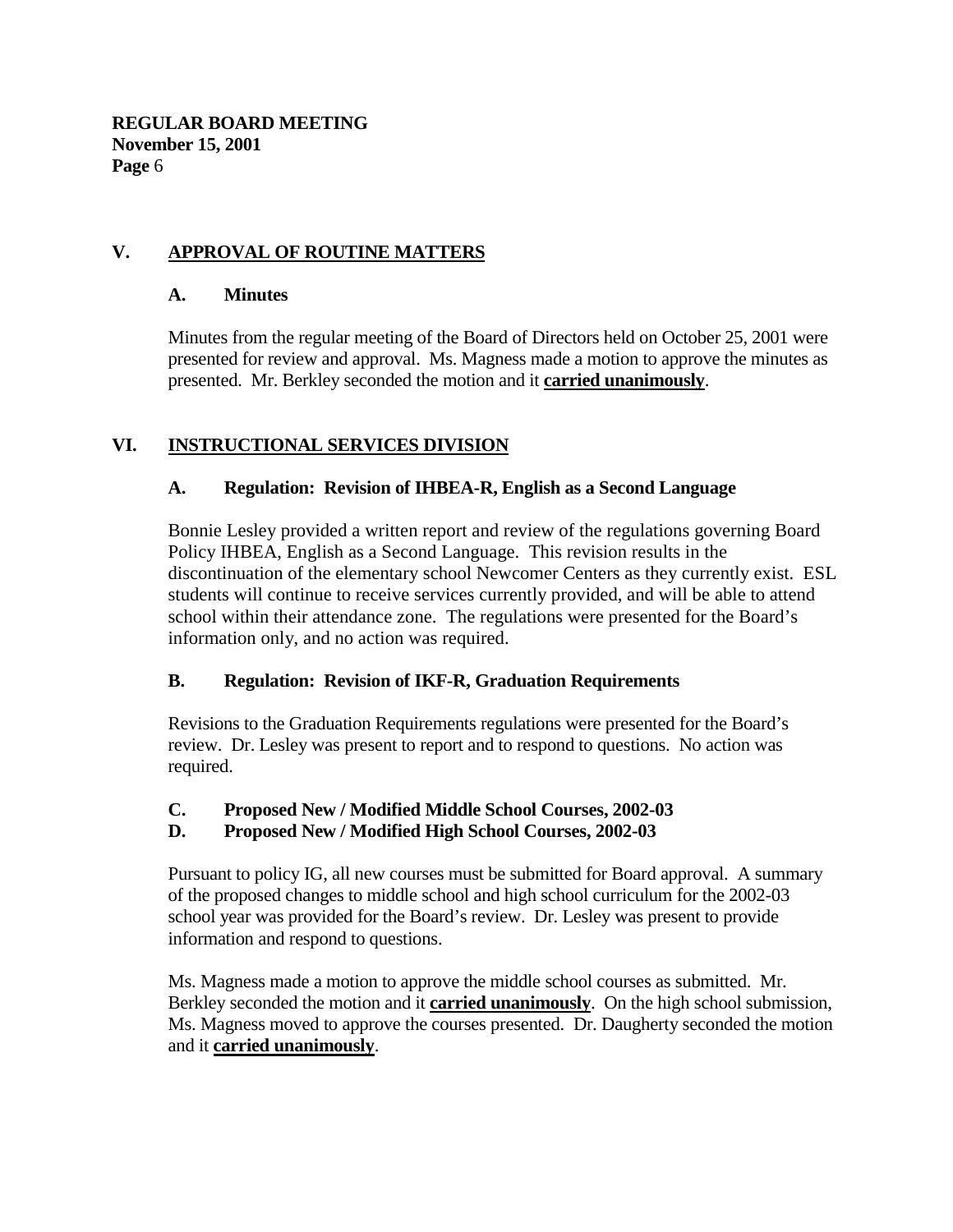### **E. Grant Proposals – Comprehensive School Reform Demonstration**

The Arkansas Department of Education requested grant submissions for the Comprehensive School Reform Demonstration Program. Meadowcliff and Wilson Elementary Schools are in the process of preparing applications for submission. These funds would provide financial incentives for schools in need of assistance in raising student achievement and in need of additional resources to enable low-achieving students to meet the State's performance standards. The proposals must focus on basic academics and parental participation in the educational process. If awarded, the \$50,000 grant would provide professional development, literacy materials, technology hardware and software. Ms. Strickland made a motion to authorize submission of these grant applications. Mr. Berkley seconded the motion and it **carried 7-0**.

### **F. Report: Fine Arts Program**

Dr. Lesley introduced the Director of Fine Arts, Mr. Danny Fletcher. He thanked the Board for giving him the opportunity to provide leadership to the District's fine arts program and he expressed appreciation to Sandy Becker and Mary Zies for their assistance in assessing all of the individual arts programs in the District's schools. He has completed an inventory of the equipment and supplies, and noted that some of our instruments are 40 to 50 years old. He estimated that approximately \$500,000 is needed in order to bring all the school programs up to the high standards that our students deserve; in addition to newer instruments, our students need uniforms for bands and choir robes or uniforms for the choral ensembles.

Mr. Fletcher concluded his report, noting that Terry Elementary staff has submitted a grant application to the Little Rock Education Commission in the amount of \$10,000 for a piano lab. He is also working with the Arkansas Symphony Outreach program and UALR / KUAR in a partnership to establish awareness of our arts programs, and will continue to seek outside funding sources to benefit our arts and music programs.

# **VII. ADMINISTRATIVE SERVICES DIVISION**

### **A. Personnel Changes**

Personnel items were presented as a part of the Board's agenda and the administration recommended Board approval. Dr. Mitchell made a motion to approve the personnel changes as presented. Ms. Magness seconded the motion and it **carried unanimously**.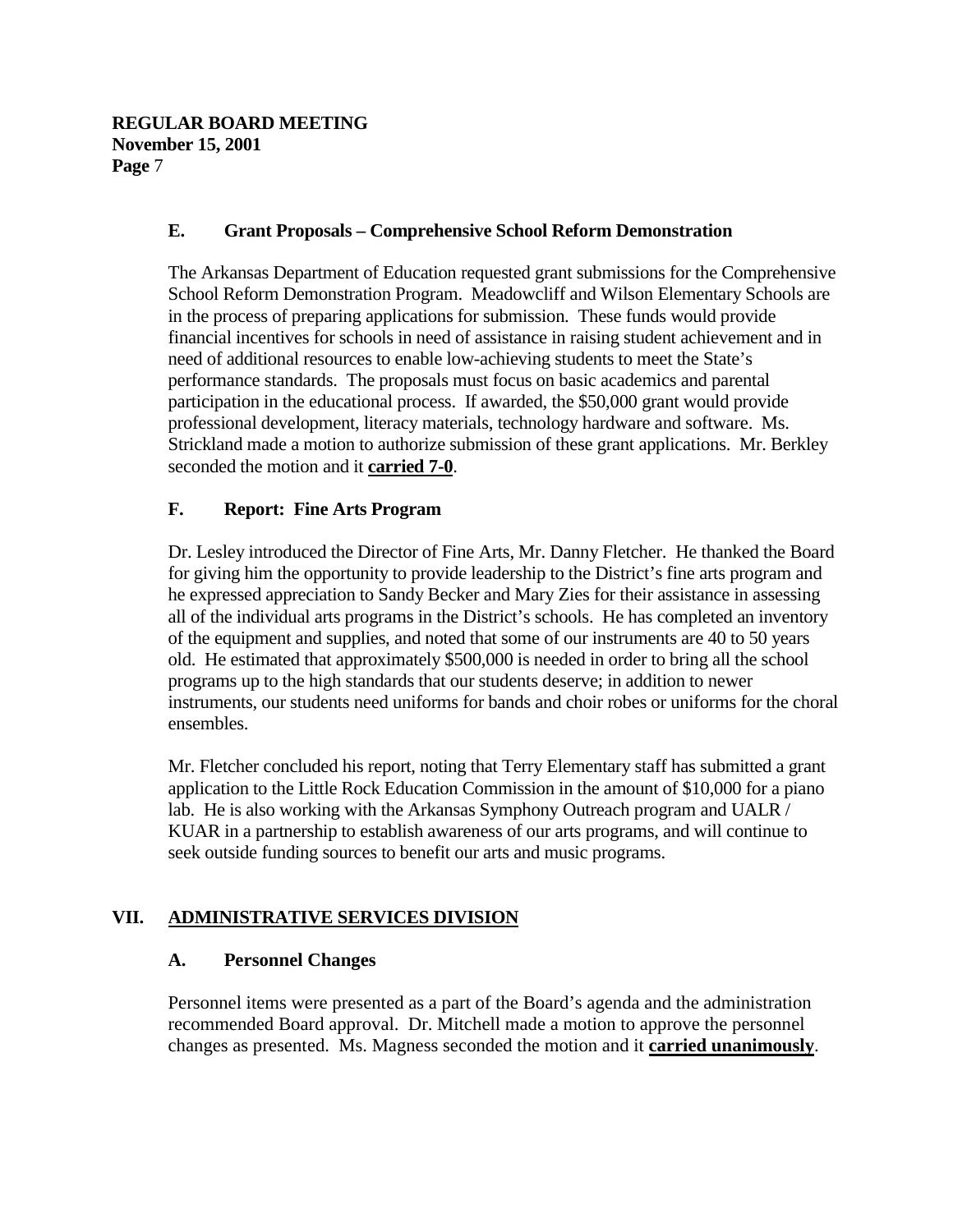### **VIII. BUSINESS SERVICES DIVISION**

#### **A. Donations of Property**

The Board was asked to approve acceptance of recent donations to the District. Mr. Berkley made a motion to graciously accept the donations. Dr. Mitchell seconded the motion and it **carried unanimously.** Mr. Berkley read the list of items as noted in the following chart:

| <b>SCHOOL/DEPARTMENT</b>    | <b>ITEM</b>                                                                                                                                                                                                                            | <b>DONOR</b>                                                  |
|-----------------------------|----------------------------------------------------------------------------------------------------------------------------------------------------------------------------------------------------------------------------------------|---------------------------------------------------------------|
| Central High School         | \$5,000 cash to be distributed equally to<br>each of the following organizations:<br>Tiger Newspaper; Student Council; Black<br>Cultural Society; Tiger Football Program;<br>and Student Government                                    | Mr. Sam Stueart, Central High Teacher                         |
|                             | Athletic items to the Central basketball<br>program valued at \$3,135. as listed below:<br>30 pairs of athletic shoes; 15 athletic bags;<br>6 coaches polo s hirts; 4 pair coaches<br>shoes; and purchase of warm-up suits at<br>cost. | Mr. Don Crenshaw, NIKE, Inc.                                  |
| Mann Magnet Middle School   | \$300 cash for institutional needs<br>\$250 cash to purchase library books                                                                                                                                                             | Stephanie Gardner<br>Eunita Holmes, former employee           |
| Parkview Magnet High School | 43 pairs of tennis shoes, valued at<br>approximately \$140 each to boys<br>basketball program                                                                                                                                          | Mr. Derek Fisher, Parkview graduate /<br>LA Laker team member |
| Southwest Middle School     | Snare drum, valued at approximately \$150<br>to the band class                                                                                                                                                                         | Ms. Kim Montgomery                                            |

#### **DONATIONS**

### **B. Cash Flow Loan Resolution**

The recent passage of Amendment 79 and the lag in tax collection, has resulted in the necessity to arrange a short-term loan to meet the District's obligations until anticipated tax revenue is received. A resolution authorizing the District's representatives to enter into an agreement with Bank of American for a loan not to exceed \$15 million was presented for the Board's review and approval. Dr. Stewart was present to discuss this resolution and to respond to any questions. Dr. Mitchell made a motion to approve the resolution as presented. Dr. Daugherty seconded the motion and it **carried unanimously**.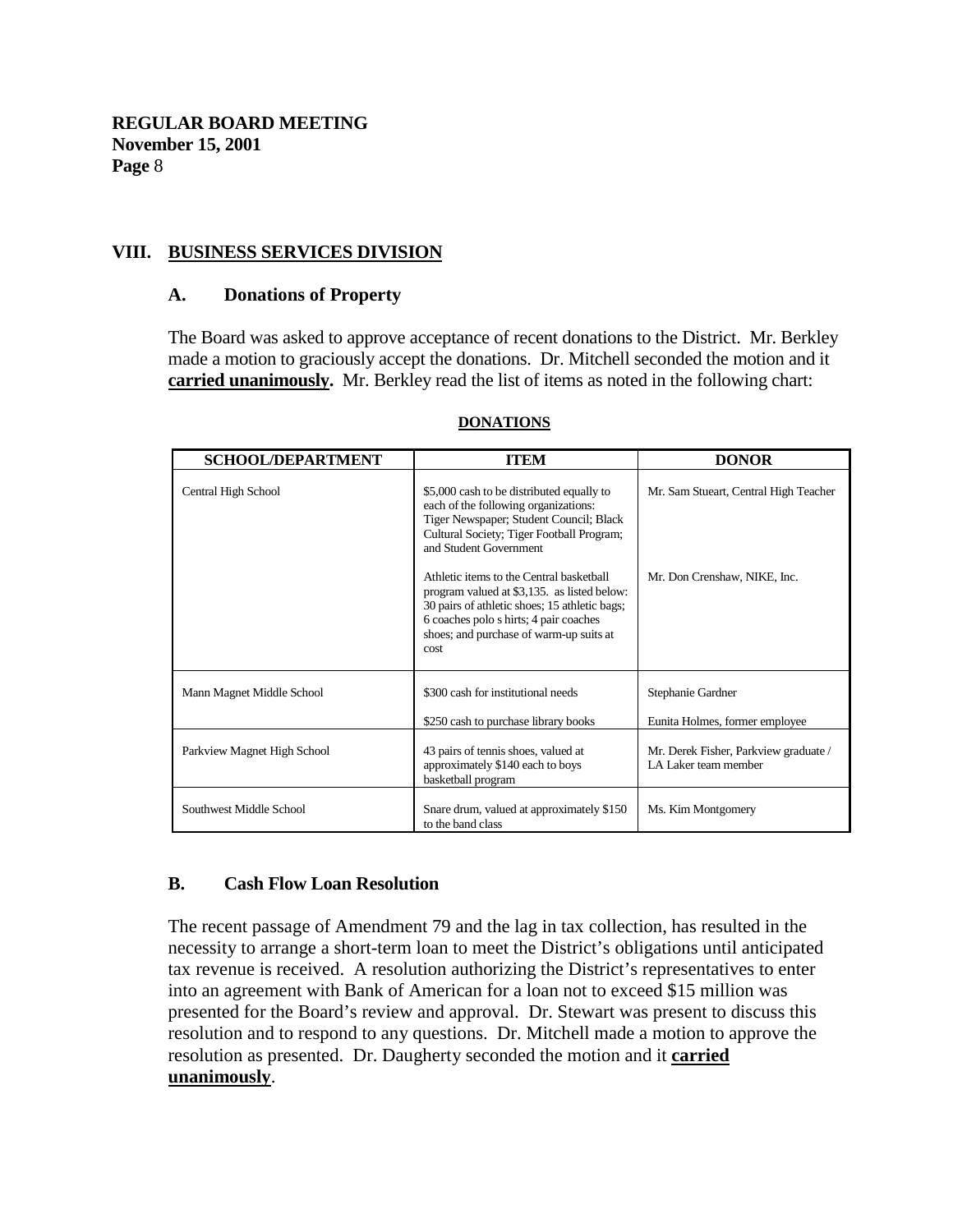### **C. Financials**

Mark Milhollen was present to review the financial reports printed in the Board's agenda and to respond to any questions. Dr. Mitchell moved to approve the reports as printed. Mr. Berkley seconded the motion and it **carried unanimously**.

# **IX. SCHOOL SERVICES DIVISION**

### **A. Authorization to Submit an Application for Teacher Assistance Program (TAP)**

Dr. James reviewed a Powerpoint presentation on the Teacher Assistance Program model. This initiative is underwritten by the Milken Family Foundation and focuses on five principles: multiple career paths for teachers; market-driven compensation; performancebased accountability; ongoing and applied professional development; and expanding the supply of high quality educators.

Two LRSD schools have expressed an interest in pursuing the TAP Model for the 2002-03 school year. Dr. James asked the Board to authorize the staff to submit the applications to the ADE in order to be considered a TAP pilot site for the 2002-03 academic year. Mr. Berkley made a motion to authorize the required submissions. Dr. Mitchell seconded the motion, and it **carried unanimously**.

### **B. Report: School Resource Officer Program**

Bobby Jones, Director of Safety and Security, provided a brief review of the school resource officer program. A written report was provided prior to the meeting for the Board's information.

# **X. DISTRICT OPERATIONS**

### **A. Request for Land Easement: Woodruff Elementary School Right of Way Easement: Wilson Elementary School**

Mr. Eaton presented a request for easement at Woodruff Elementary School and a right of way easement at Wilson Elementary School. Both of these requests are due to construction and utility projects in the areas around the schools. Ms. Magness made a motion to approve the items as submitted. Dr. Daugherty seconded the motion and it **carried unanimously**.